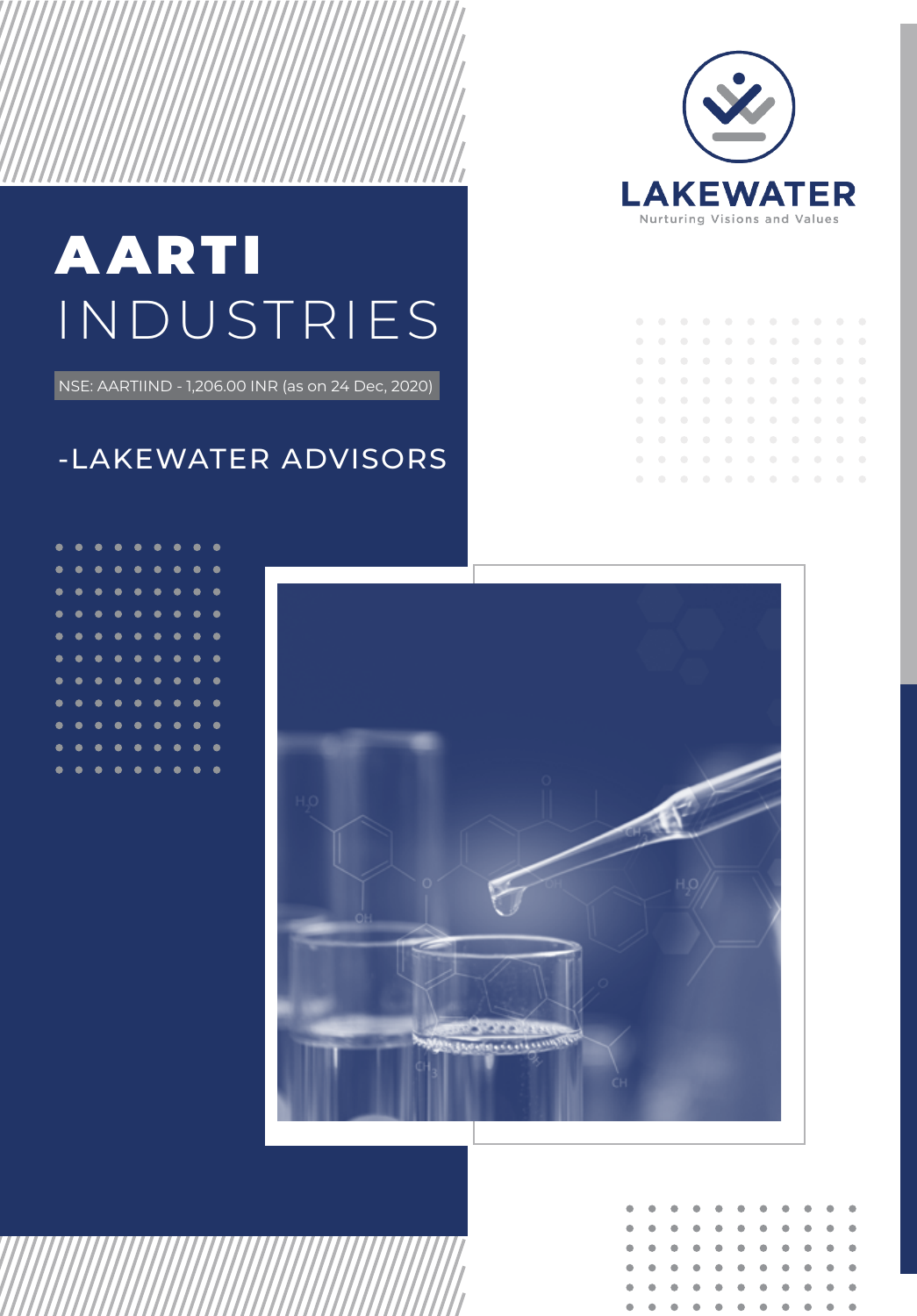

## **Highlights**

- *Indian chemical industry size is expected to reach ~ \$300 billion by FY25E with an anticipated growth ....of 9% CAGR.*
- *Speciality chemical segment revenues are expected to grow at 19% CAGR in FY20-23E.*
- *Aarti Industries is a leading player in speciality chemical due to strong chemistry prowess, backward ....integration, larger products basket, which is backed by continuous innovation and holding a leadership ....position in its key products.*

## **Economy Introduction**

*Year 2020 has been a rare disaster in its first half with coronavirus pandemic. This resulted in the economy's downfall and witnessed BSE Sensex at ~ 25,981. However, the end of the year isn't as fatal as the start and the economy is getting back on track. With Pfizer's Covid vaccine being approved, the equity sentiments are positive and a couple of equities are touching its 52 week high.In fact, at the time of writing this report, the BSE Sensex was trading at its all-time high and almost at the verge of touching the 47,000 mark.* 

## **Industry Overview**

*The global chemicals market stood ~\$3.7 trillion in 2017 and grew at CAGR ~4% over 2004-18. With globalization, there has been a shift in the global chemical industry from Europe and the US to China. With the recent proliferating in developing economies after trade liberalization, China is leading the sector.*

*However, with recent stipulations worldwide, there have been disruptions in the supply chain with China. With supply chain disturbances and uncertainty in China, India comes across as a tough alternative with respect to production quantity, quality ofraw materials, technology and government policies. Even if a conservative 5% of global speciality market share (which stands at \$800 billion) is transferred to India, it would translate into approximately \$8 billion.*

*With strong visibility within current and emerging applications, the speciality chemicals market is expected to grow upto \$970 billion by 2022. According to a recent report, it is anticipated that Indian chemical industry has the potential to reach \$300 billion by the financial year 2025 with an expected 9% CAGR. And when the country's speciality chemical is concerned, which is presently valued at around \$32 billion, it is anticipated to touch \$65 billion mark by 2025.*



## **Global Speciality Chemicals Market**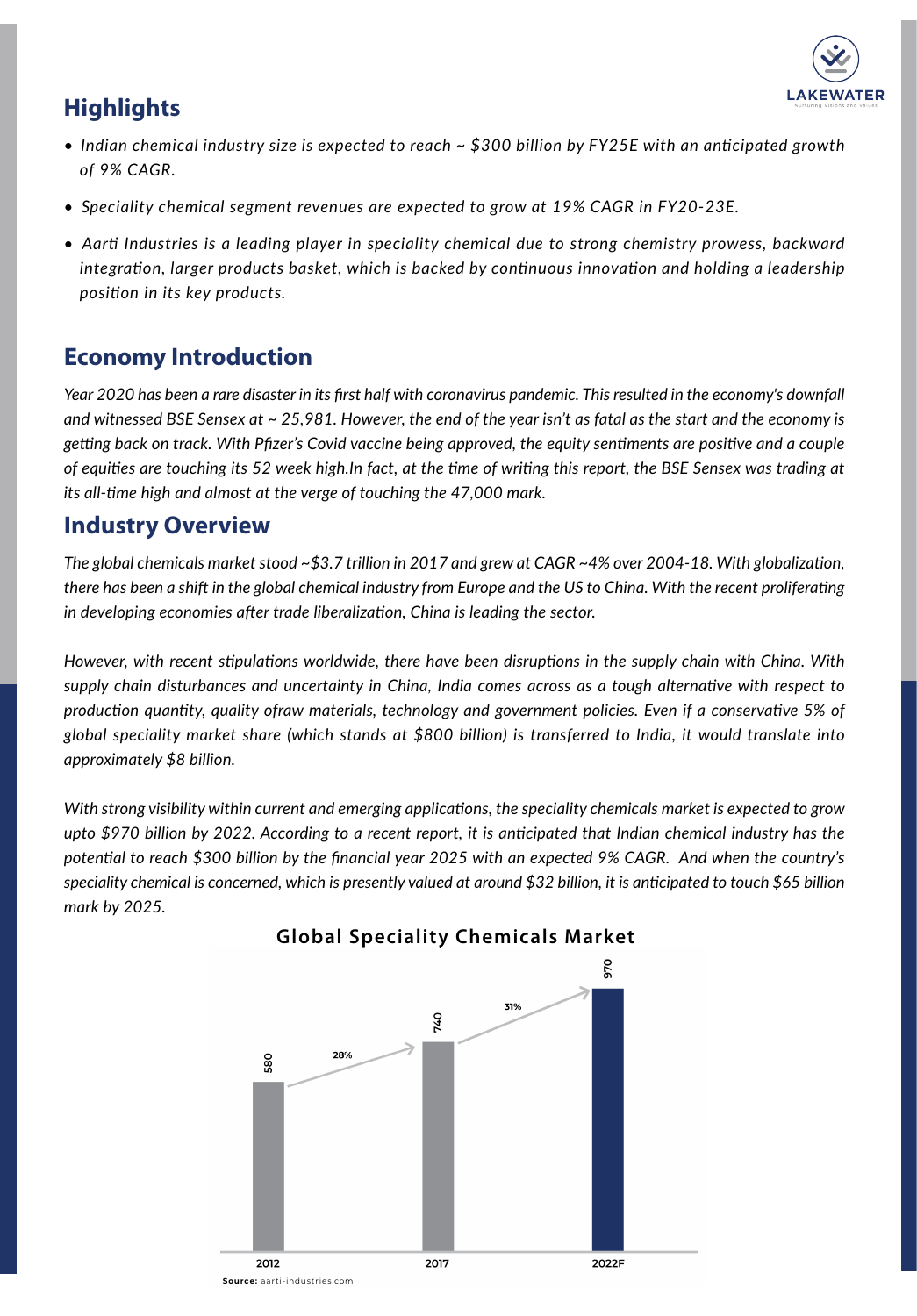

*In fact, the Indian speciality chemical sector has been one of the best performing sectors this year, even though some major ones suffered the pandemic brunt. The first six months of the current year saw 24 major acquisitions of Indian companies by the international players in this space.*

*The FDIs, over the last few years are now being allowed to transact under automatic route (except hazardous chemicals), due to which, the segment has come across as a safe bet and has managed to deliver an impressive double-digit return over the past five years. An increase in demand is expected in near future. As a consequence of this positivity, Lakewater has positive sentiments for Aarti Industries Limited and recommends it for your equity portfolio.*

## **Aarti Industries**

*Aarti Industries Limited (Aarti Industries) is one of the leading and competitive benzene-based speciality chemicals producers in the world. The company is regarded as rare in the global speciality chemicals sphere, since it combines process chemistry competence (recipe focus) with scaled up engineering competence (asset utilisation). Using its combined strengths of Innovation and Sustainability, Aarti Industries have been providing customized chemical and API solutions and services that have propelled their growth since 1984. Furthermore, over the last decade, the company has seen its conversion from an Indian company serving global markets to a fundamentally global company choosing to produce out of India.*  Aarti Industries Ltd

NSE: AARTIIND



*The company has a significant presence among speciality chemicals, Home & Personal Care Chemicals, and Pharmaceuticals business segments. ~ 85% of the overall revenue is derived from its chemical segment, and the rest from the pharmaceutical segment. With a strong and de-risked portfolio of 200+ products, it ranks among the top 5 companies globally and exports to over 60 countries.* 

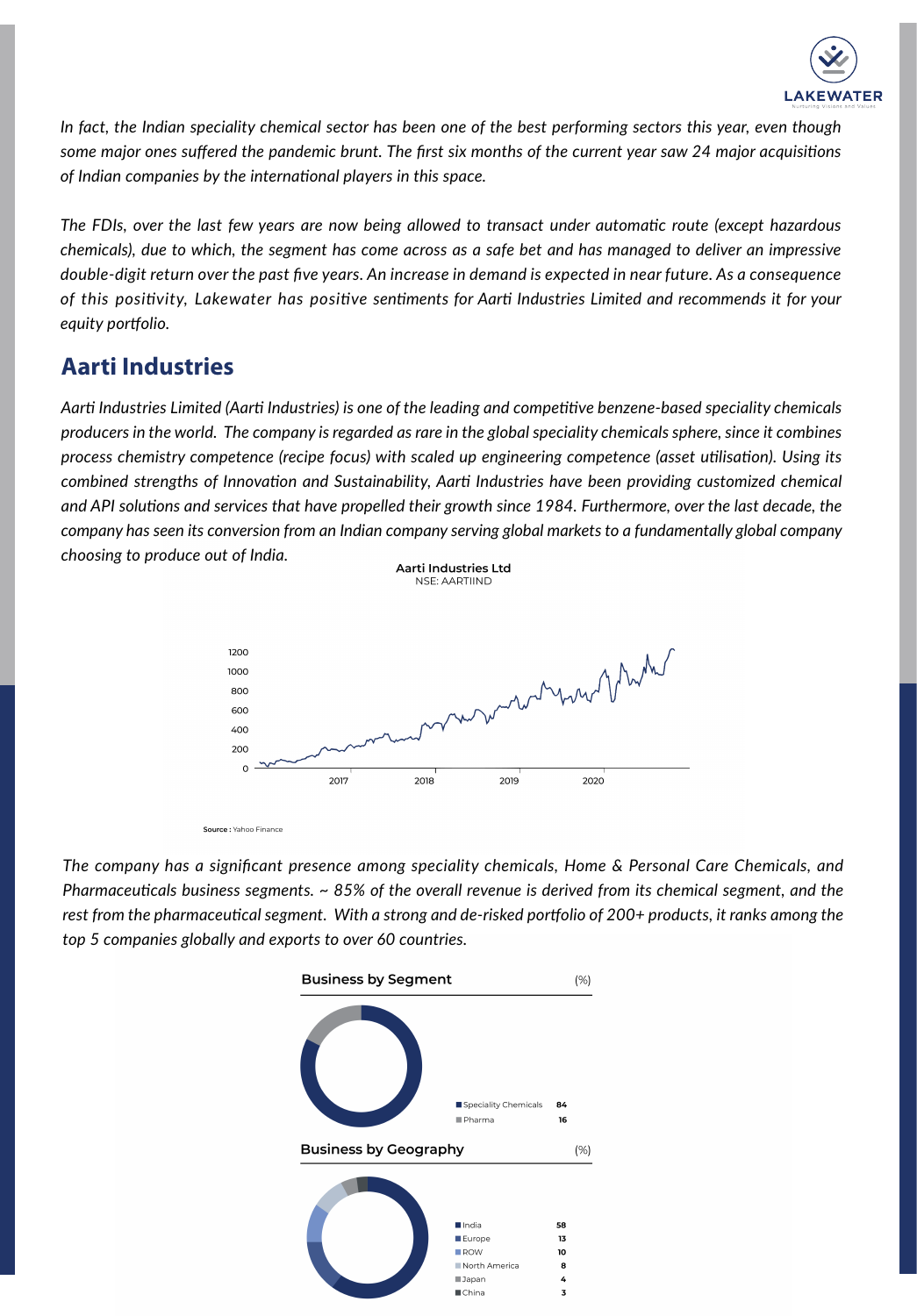

## **Key Strengths**

*The Company is mapped globally due to its high safety policies and ensured customer confidence along with business sustainability. Furthermore, the company's portfolio being a multiproduct, multi-geography, multi-customer and multi-industry one, makes it "Global Partner of Choice" for various global and domestic customers. Now, Let's throw more light on its key strengths.*

#### • Strong Visibility

*The company is an ideal partner for customers of various industries for benzene-chain based solutions due to solid chemistry prowess, backward integration, larger product portfolio that is supported by constant innovation and holding a leadership position for its key products. In India, it is the only player, to have products until the sixth level derivative of benzene chemistry. It also expects to leverage on its existing clientele to promote its toluene and other derivatives.* 

*Maximum contracts of Aarti Industries are long term cost+ contracts that suggest healthier control on the overall cost structure. Three multiyear CRAMs contracts were signed recently. It is due to this strong order book visibility, Aarti Industries is in an aggressive approach to develop. Attention is being given to value-added products (~75% of FY20 revenues), integrated model and better operating leverage. All this factors are likely to improve its margin profile.* 

#### • R&D and Innovation

*Operating in the research intensive sectors - chemicals and pharmaceuticals industries, Aarti Industries has focused on enhancing its Research & Development (R&D) capabilities. The knowledge driven company has capitalized on superior technology across various processes/chemistries and created a strong pipeline of niche for itself.*

*Aarti Industries has four R&D facilities in western India, which innovate and develop new specialty chemicals as well as active pharmaceutical ingredients (APIs). Quite recently, Aarti Industries has operationalized the Aarti Research and Technology Centre (ARTC) in Navi Mumbai. These R&D centres enable better yield and margins due to higher levels of innovation in the product profile and thereby creating opportunities. This also supports revenue from downstream products, apart from the large range of high-end value-added products.*

#### Long-lasting Relationships Established Globally

*The multi-product, multi-geography and multi-industry methodology has shaped significant diversification in revenues and thereby limited risks. This diversification approach has safeguarded the company as no single product or customer shall account for more than 8% of revenues.* 

*The framework of comprehensive manufacturing practices has buoyed the product portfolio with its high quality standards and regulatory compliance. This along with the integrated operating model has led the company's transformation from speciality chemicals supplier to a 'Global Partner of Choice'.*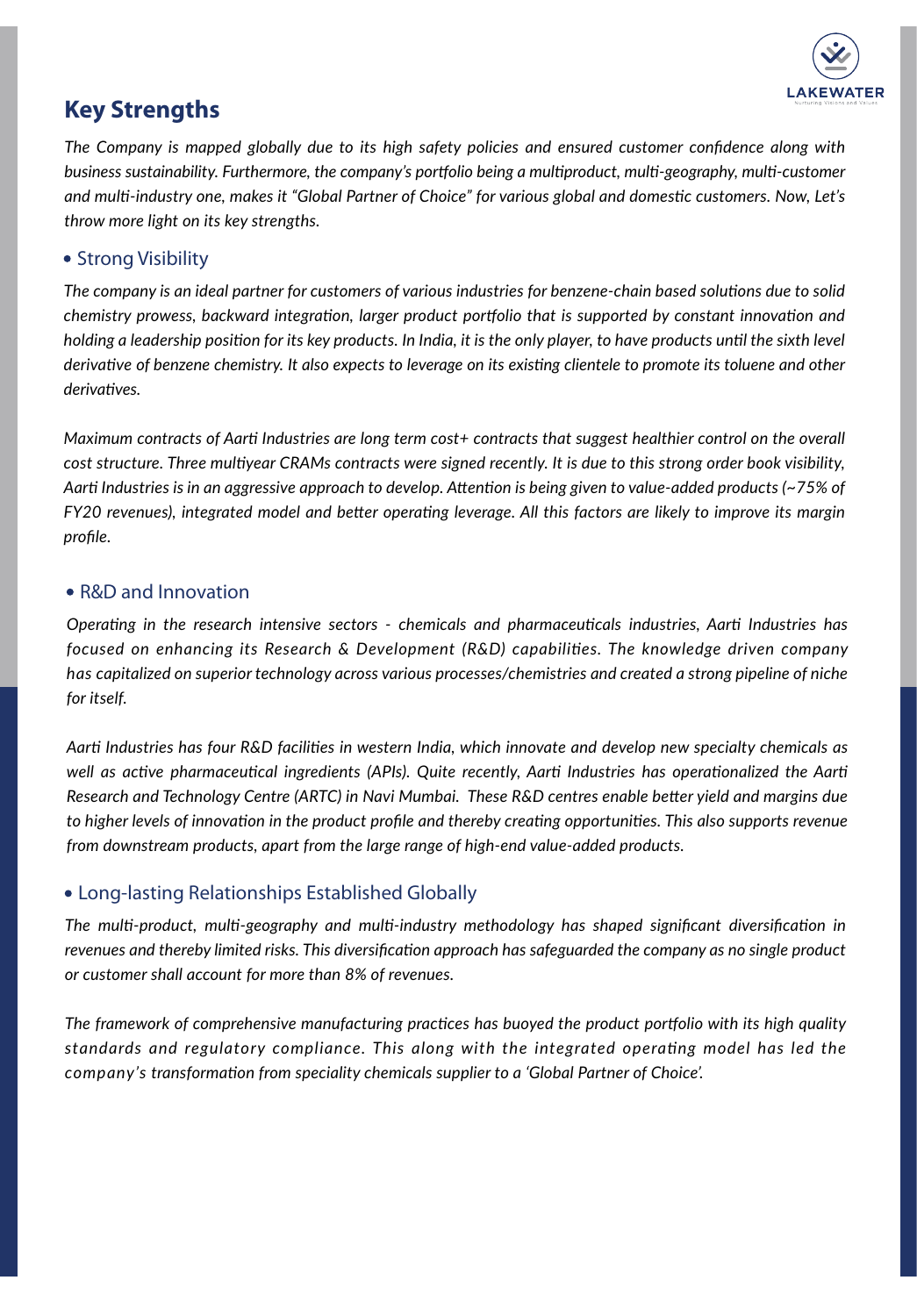

#### Extensive Range of Growth Opportunities

*Ever since 1984, it has been growing manifold and now deals with a product portfolio of more than 200 products. The company has 17 manufacturing units and 2 USFDA approved units. Based on its presence across various end-use applications and a larger customer base, the Company has created a wide range of growth opportunities and currently exports over 40% of its products to various global locations including North America, Europe, China and Japan. Further, a high level of backward and forward integration across all key value chains empowers the company to benefit from the global trend of vendor consolidation and long-term supply contracts.*

*Another reason why Aarti Industries's growth opportunities are secured is due to it's high entry barriers. Aarti Industries is on the edge as compared to its peers, due to longer approval cycle extending from 3 months to 2 years.*

#### • Specialty Chemical segment to benefit from environmental issues in China

*Company's specialty chemicals business grew ~10% CAGR over FY15-20 with EBIT margins expanding from 17% to ~22% alongwith steady expansion in existing products and addition of downstream derivative products. However, due to Covid-19, company's specialty chemical segment revenues got hit and de-grew by ~3% YoY in FY20, while EBIT margins expanded to ~22% despite the pandemic. Initially, it looked a temporary pain but due to the coronavirus speculation, a structural advantage gave birth for Aarti Industries, as leading global players are looking to shift their supply chain to India thus benefitting Aarti Industries' specialty chemicals division.*

*It's noteworthy, that In addition to a strong organic growth strategy, Aarti Industries Limited also makes use of inorganic growth strategy. Over the years, for both its business segments of chemicals and pharmaceuticals, the company has focused on backward integration.*

## **Financial Statements**

*Aarti Industries has witnessed an increasing trend over the past few years in its financial statements. The revenues have registered a CAGR of 8.65% in the period 2015 to 2020; the Net Profit has almost doubled during this period.*



Source: Aarti Industries Annual Report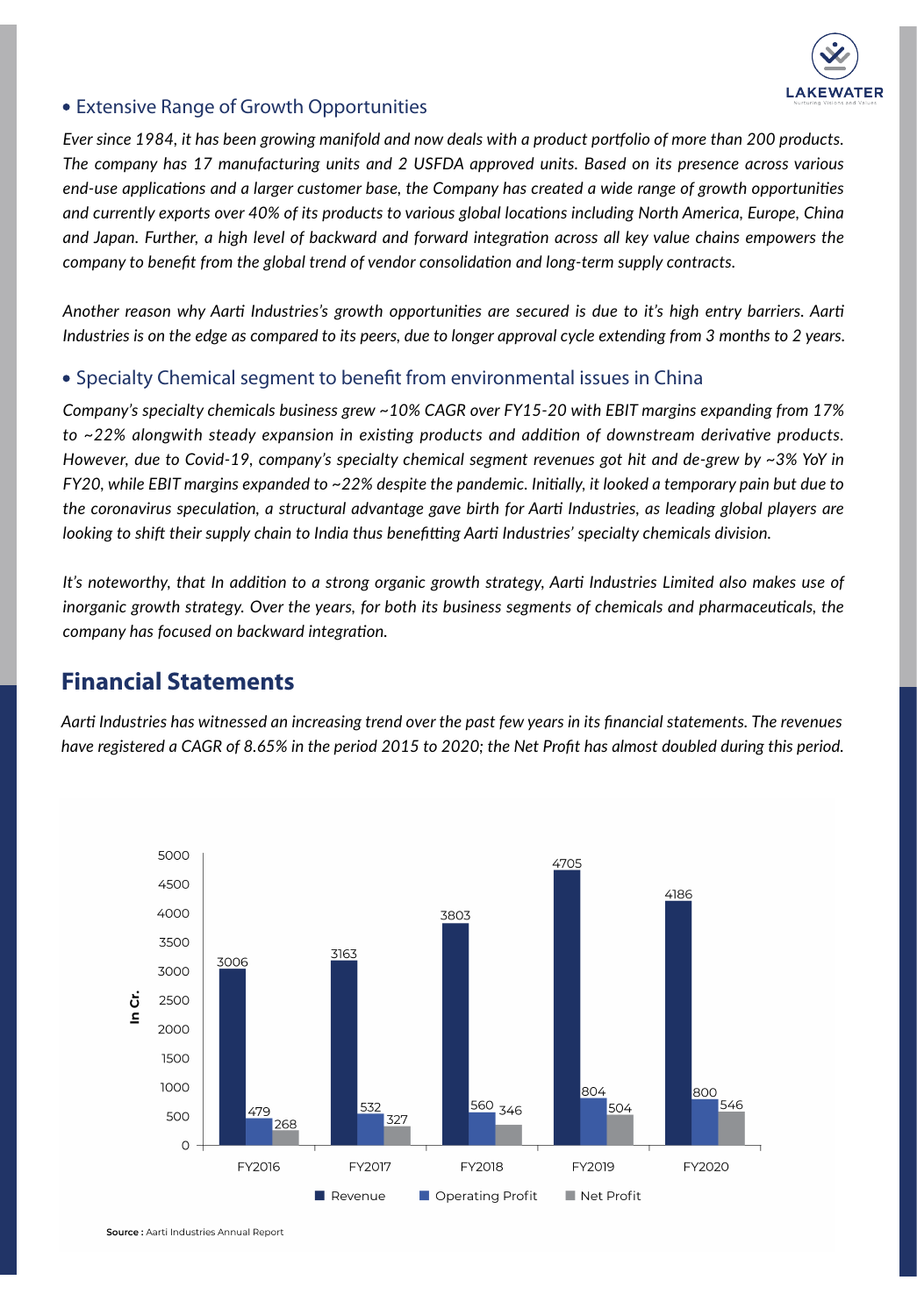

*The speciality chemicals segment of the company has registered close to 10% growth in the last 5 years. The operating margin for this segment, which stood at 17%, 5 years ago, stands at 22% today. This indicates the increasing operational efficiency of the segment.*

*When it comes to the pharmaceutical segment, the picture is even better. During the period 2015-2020, the revenues generated from the segment grew at a CAGR of around 20%. On the back of impressive and increasing capacity utilization which stands at 80% currently, shifting business from China to India and substantial demand for API intermediaries, the EBIT margins have increased from 11% to more than 16%. The segment has clearly shown remarkable resilience to the pandemic in this fiscal, which is evident from the fact that the EBIT margin this fiscal, has been 16.5%.*

*The company has a strong cash-flow generating capability from its core operations. Its cash-flow from operations has improved significantly in the past 2 years. Given that its Current Ratio has been above the mark of 1.0 in these years, it has a good liquidity position. Moreover, its debt levels have been decreasing over the last 5 years and stands at less than 40% of its total assets, indicating comfortable leverage position. Because of the company's reducing interest expenses due to decreasing debt and its increasing operating profits, it currently has a strong Interest Coverage Ratio.*



Source : Aarti Industries Annual Report *Although the stock has a high PE ratio of more than 40, it is justified because of its strong fundamentals.* 

## **Threats**

- *A cause of concern for Aarti Industries Limited is its reducing Asset Turnover Ratio in the last 5 years. ....This apparently suggests that the assets of the company may be turning inefficient, or even obsolete, which may ....soon require the company to rethink its capital expenditure plans. As the company has a comfortable debt position ....on its balance sheet, it may consider taking on additional debt financing for such plans.*
- *Although the coronavirus pandemic has led to de-growth in the speciality chemicals business of Aarti ....Industries by negatively impacting its supply chains, the same cannot be expected to continue for long. The ....proper execution of the multi-year contracts which the company has with its important customers is bound to ....improve the future revenue streams of Aarti Industries.*
- The company has all its manufacturing facilities concentrated in the western region of the country. It must *....consider expansion into newer geographic segments. Around 40% of the revenues of the company come from ....outside India which exposes it to currency risks, interest rate risks and geopolitical risks. It must continue its ....hedging activities for the mitigation of such risks.*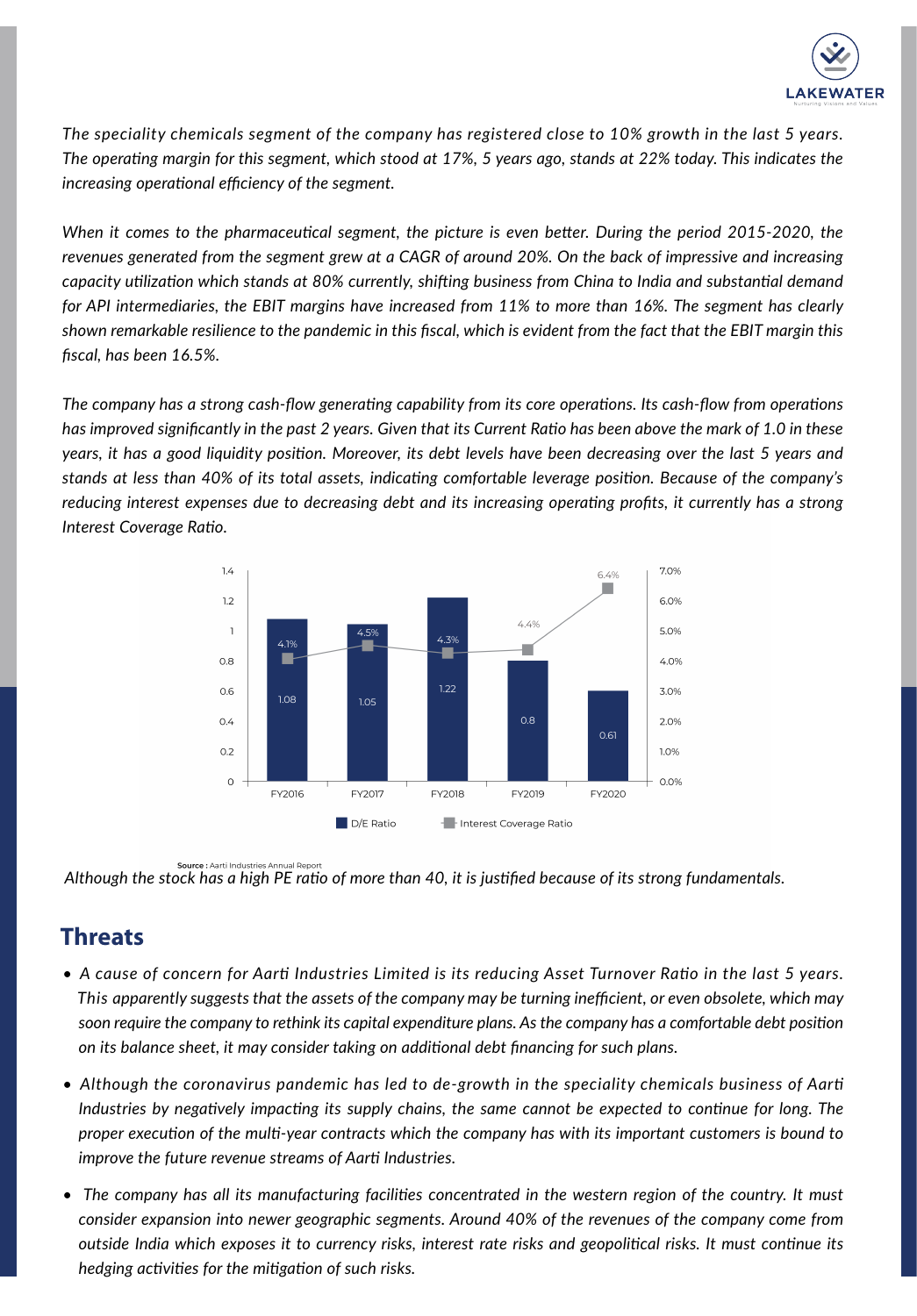

## **Conclusion**

*With an established history of more than 3 decades in the Indian chemicals space, Aarti Industries Limited has come a long way with its myriad products. Since inception, unwavering focus is there in four major areas: technical know-how, Research and Development (R&D), customer centricity and sustainability.*

*Due to this, the chemical industry is bound to make break through, and the pharma industry already turned out to be a sweet spot in this Covid19 phase.*

*Although, FY21 can be muted, FY22 looks promising. The growth looks sustainable due to both internal (Expansion plans) and external (Shift from China) factors. Lakewater recommends Aarti Industries and keeps it in portfolio, as market is now being regulated, and with Aarti Industries' key market being recovered, growth shall propel in near future.*